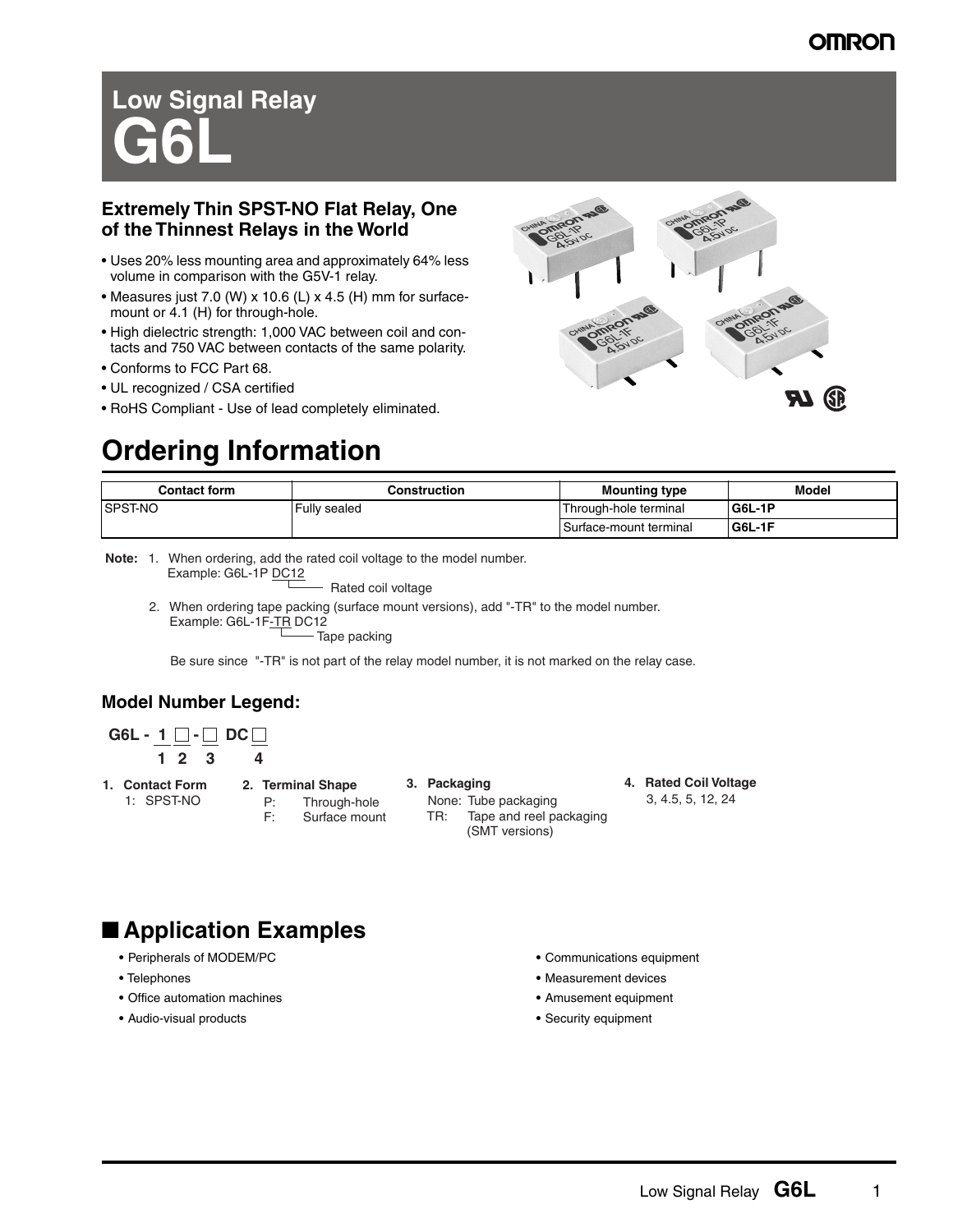# ■ **Contact Ratings**

| Item                                       | <b>Resistive load</b>           |  |  |  |  |  |  |
|--------------------------------------------|---------------------------------|--|--|--|--|--|--|
| Contact material                           | Ag (Au-alloy surface)           |  |  |  |  |  |  |
| Contact type                               | Single crossbar                 |  |  |  |  |  |  |
| Rated load                                 | 0.3 A at 125 VAC, 1 A at 24 VDC |  |  |  |  |  |  |
| <b>Carry current</b>                       | A                               |  |  |  |  |  |  |
| Max. switching voltage                     | 125 VAC, 60 VDC                 |  |  |  |  |  |  |
| Max. switching current                     | A                               |  |  |  |  |  |  |
| Min. permissible load - P level (See note) | mA at 5 VDC                     |  |  |  |  |  |  |

**Note:** This value was measured at a switching frequency of 120 operations/min. This value may vary, depending on switching frequency, operating conditions, expected reliability level of the relay, etc. It is always recommended to double-check relay suitability under actual load conditions.

# ■ Coil Ratings

| <b>Item</b>          |                           | <b>Voltage Rating</b>     |                |                   |                  |  |  |  |  |  |  |  |  |  |
|----------------------|---------------------------|---------------------------|----------------|-------------------|------------------|--|--|--|--|--|--|--|--|--|
| <b>Rated voltage</b> | 3 VDC                     | 4.5 VDC                   | 5 VDC          | 12 VDC            | 24 VDC           |  |  |  |  |  |  |  |  |  |
| <b>Rated current</b> | 160.0 mA                  | 40.0 mA                   | 36.0 mA        | $15.0 \text{ mA}$ | 19.6 mA          |  |  |  |  |  |  |  |  |  |
| l Coil resistance    | $50.0 \Omega$             | 112.5 $\Omega$            | 139.0 $\Omega$ | $800.0 \Omega$    | $2,504.0 \Omega$ |  |  |  |  |  |  |  |  |  |
| Pick-up voltage      |                           | 75% max. of rated voltage |                |                   |                  |  |  |  |  |  |  |  |  |  |
| Dropout voltage      | 10% min. of rated voltage |                           |                |                   |                  |  |  |  |  |  |  |  |  |  |
| Maximum voltage      | 150% of rated voltage     | 130% of rated<br>voltage  |                |                   |                  |  |  |  |  |  |  |  |  |  |
| Power consumption    | Approx. 180 mW            | Approx. 230 mW            |                |                   |                  |  |  |  |  |  |  |  |  |  |

**Note: 1.** The rated current and coil resistance are measured at a coil temperature of 23°C with a tolerance of ±10%.

**2.** The operating characteristics are measured at a coil temperature of 23°C.

**3.** The maximum voltage is the highest voltage that can be imposed on the relay coil.

**4.** The voltage measurements for Pick-up/Dropout are the values obtained for instantaneous changes in the voltage (rectangular wave).

# ■ **Characteristics**

|                                      | Item                             | G6L-1P, G6L-1F                                                               |  |  |  |  |  |  |
|--------------------------------------|----------------------------------|------------------------------------------------------------------------------|--|--|--|--|--|--|
| Contact resistance (See Note 1)      |                                  | 100 m $\Omega$ max.                                                          |  |  |  |  |  |  |
| Operate time (See Note 2)            |                                  | $5$ ms max. (approx. $1.1$ ms)                                               |  |  |  |  |  |  |
| Release time (See Note 2)            |                                  | 5 ms max. (approx. 0.4 ms)                                                   |  |  |  |  |  |  |
| Insulation resistance (See Note 3)   |                                  | 1,000 M $\Omega$ min. (at 500 VDC)                                           |  |  |  |  |  |  |
| Dielectric strength                  | Coil and contacts                | 1,000 VAC, 50/60 Hz for 1 min                                                |  |  |  |  |  |  |
|                                      | <b>Contacts of same</b><br>poles | 750 VAC, 50/60 Hz for 1 min                                                  |  |  |  |  |  |  |
| <b>Surge withstand</b><br>voltage    | Coil and contacts                | 1,500 VAC, $10 \times 160$ us                                                |  |  |  |  |  |  |
| <b>IVibration</b>                    | <b>Mechanical durability</b>     | 10 to 55 Hz, 1.65-mm single amplitude (3.3-mm double amplitude)              |  |  |  |  |  |  |
|                                      | <b>Malfunction durability</b>    | 10 to 55 Hz, 1.65-mm single amplitude (3.3-mm double amplitude)              |  |  |  |  |  |  |
| <b>Shock</b>                         | <b>Mechanical durability</b>     | 1.000 $m/s^2$                                                                |  |  |  |  |  |  |
|                                      | <b>Malfunction durability</b>    | 100 m/s <sup>2</sup>                                                         |  |  |  |  |  |  |
| <b>Service life</b>                  | Mechanical                       | 5,000,000 operations min. (at 36,000 operations/hour)                        |  |  |  |  |  |  |
|                                      | <b>Electrical</b>                | 100,000 operations min. (with a rated load at 1,800 operations/hour)         |  |  |  |  |  |  |
| <b>Ambient operating temperature</b> |                                  | Operating: -40 $\degree$ C to 70 $\degree$ C (with no icing or condensation) |  |  |  |  |  |  |
| <b>Ambient operating humidity</b>    |                                  | Operating: 5% to 85% RH                                                      |  |  |  |  |  |  |
| Weight                               |                                  | Approx. 0.6 g                                                                |  |  |  |  |  |  |

**Note: 1.** The contact resistance was measured with 10 mA at 1 VDC with a fall-of-potential method.

**2.** Values in parentheses are actual values.

**3.** The insulation resistance was measured with a 500-VDC megohmmeter applied to the same parts as those used for checking the dielectric strength.

**4.** The above values are initial values.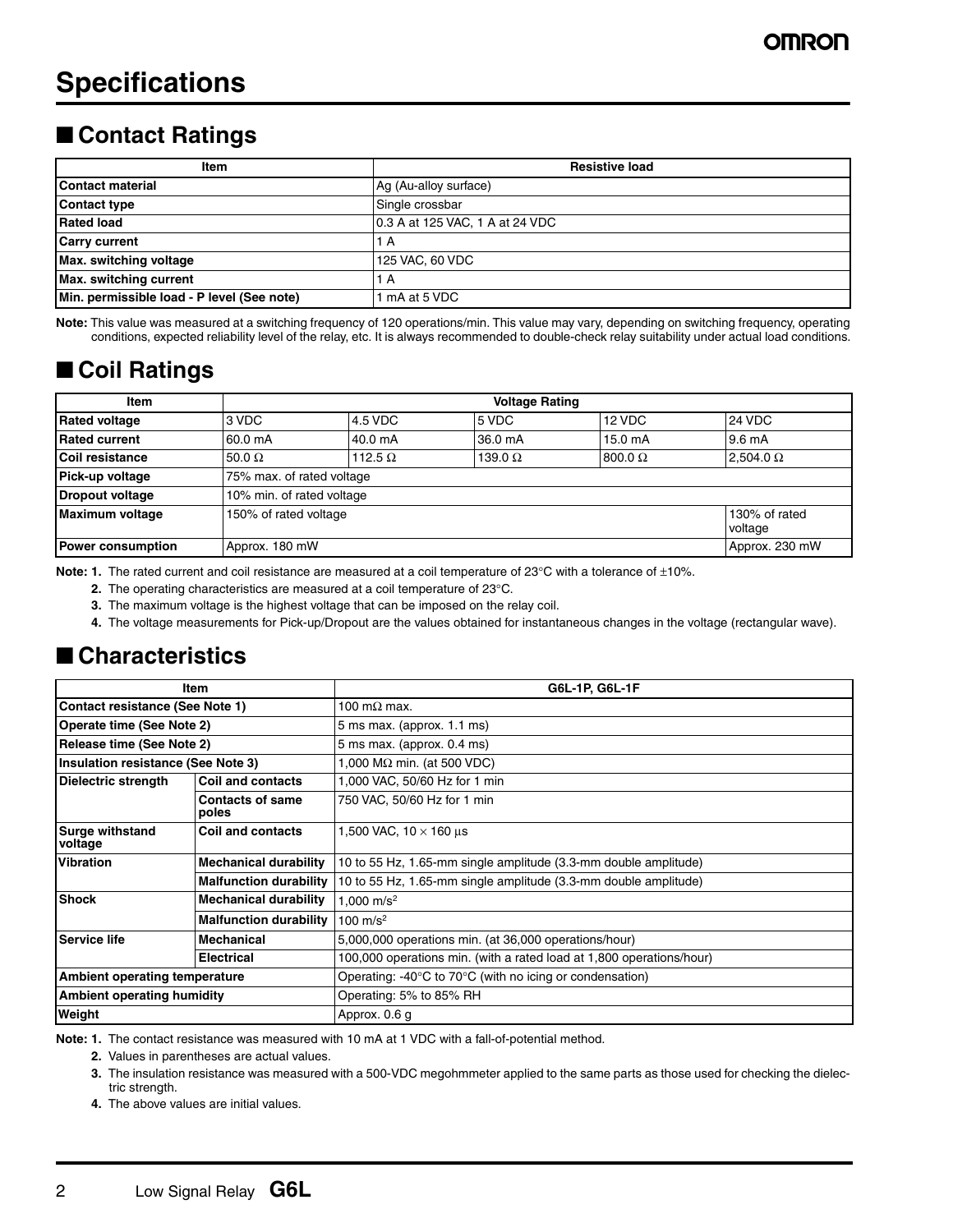# **Engineering Data**

### **Maximum Switching Capacity Ambient Temperature vs.**



**Maximum Voltage**  $(%)$ 250 Maximum voltage (%) Maximum voltage  $200$ 3 to 12 VDC

24 VDC

150

100

50

 $0\frac{1}{40}$ 

### **Ambient Temperature vs. Switching Current**



**Note:** "Maximum Voltage" is the maximum voltage that can be applied to the relay coil.

40 20 0 20 40 60 80

Ambient temperature ( C)



### **Electrical Service Life Manufally Ambient Temperature vs. Must Operate or Must Release Voltage**



## **Shock Malfunction**



Conditions: Shock is applied in  $\pm X$ ,  $\pm Y$ , and  $\pm Z$ directions three times each with and without energizing the Relays to check the number of contact malfunctions.

### **Electrical Service Life (with Must Operate and Must Release Voltage) (See note 1)**



## **Electrical Service Life (Contact Resistance) (See note 1)**

**Contact Reliability Test (Contact Resistance) (See notes 1 and 2)**





**Note:** 1. The tests were conducted at an ambient temperature of 23°C.<br>2. The contact resistance data are periodically measured referer

2. The contact resistance data are periodically measured reference values and are not values from each monitoring operation. Contact resistance values will vary according<br>to the switching frequency and operating environmen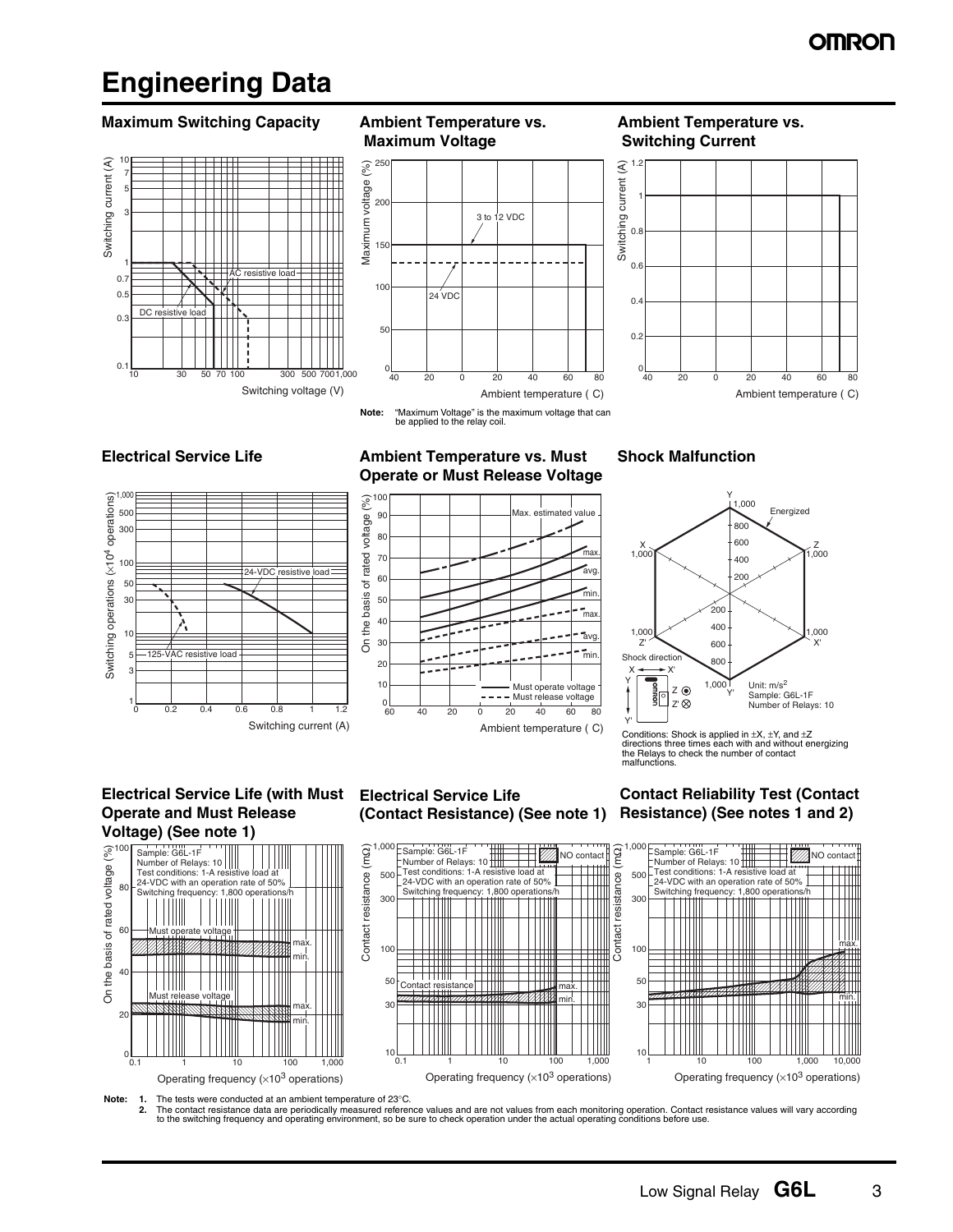



### **External Magnetic Interference**







**High-frequency Characteristics (Isolation) (See notes)**

### **High-frequency Characteristics (Insertion Loss) (See notes)**

### **High-frequency Characteristics (Return Loss, V.SWR) (See notes)**



Note: 1. The tests were conducted at an ambient temperature of 23°C.<br>2. High-frequency characteristics depend on the PCB to which the Relay is mounted. Always check these characteristics, including endurance, in the actual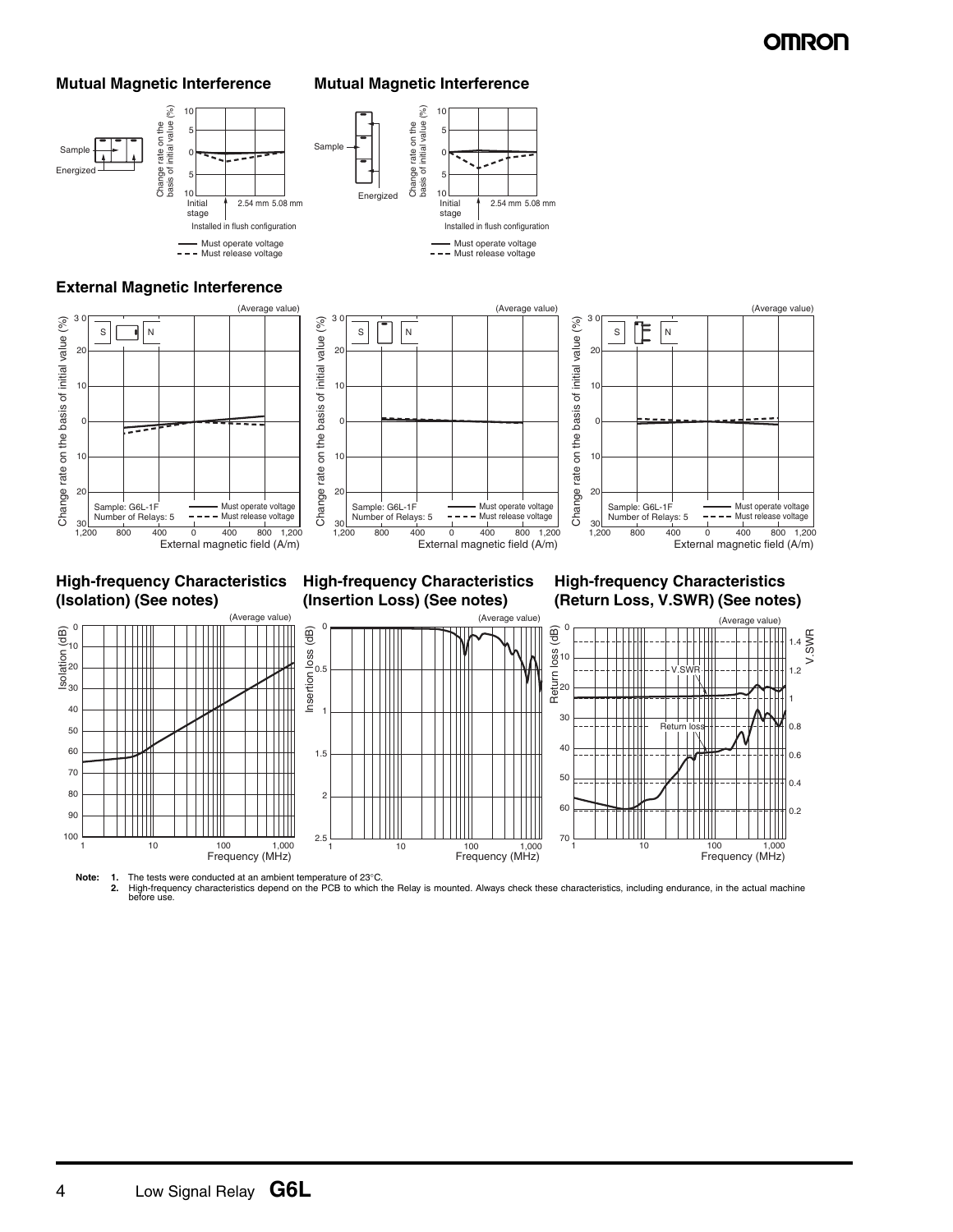

### **Must Operate and Must Release Time Distribution (See Note)**



## **Distribution of Bounce Time (See Note)**





**Vibration Resistance**

**Note:** The tests were conducted at an ambient temperature of 23°C.

# **Dimensions**

**Note:** All units are in millimeters unless otherwise indicated.





**Note:** Each value has a tolerance of ±0.3 mm.

**(Bottom View)** Tolerance: ±0.1 mm



### **G6L-1P PCB Mounting Holes Terminal Arrangement/ Internal Connections (Bottom View)**



(No coil polarity)

**G6L-1F**





**Note:** Each value has a tolerance of ±0.3 mm. The coplanarity of the terminals is 0.1 mm max.

**PCB Mounting Holes (Top View)** Tolerance: ±0.1 mm

 $0.8 \rightarrow + + +$  (1.49)

2.66 6.74

7.62  $-5.08$ 



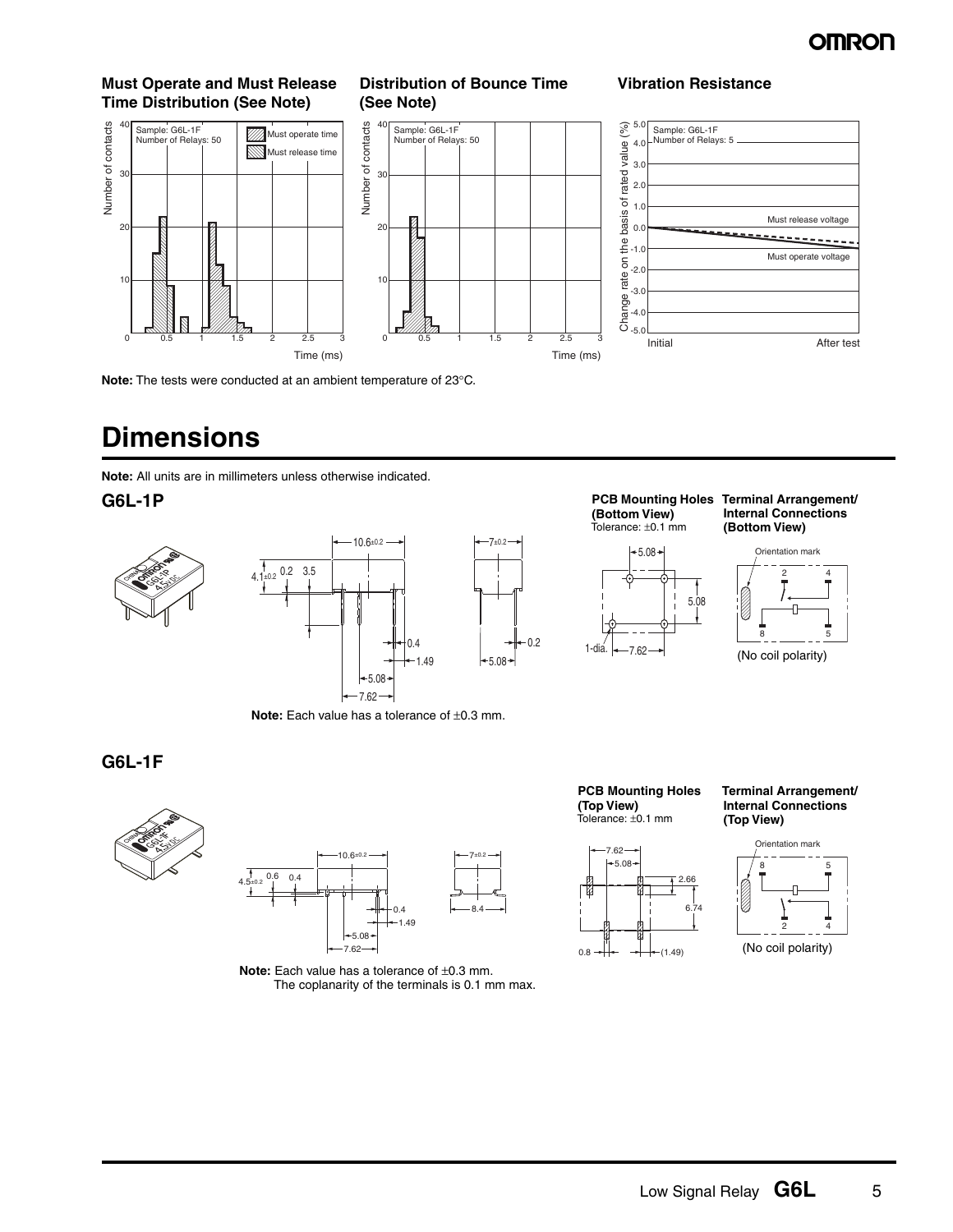# ■ **Tube Packaging**

Relays in tube packaging are arranged so that the orientation mark of each Relay is on the left side.

Always confirm that the Relays are in the correct orientation when mounting the Relays to the PCBs.



Tube length: 552 mm (stopper not included) No. of Relays per tube: 50

# ■ **Tape and Reel Packaging (Surface-mount models)**

When ordering Relays in tape and reel packaging, add the suffix "-TR" to the model number, otherwise the Relays in tube packing will be provided. **•** Relays per reel: 1,000

2 0.1

**G6L-1F**

**1. Direction of Relay Insertion**



# 4 0.1



### **A-A Cross Section**

### **2. Reel Dimensions**



**3. Carrier Tape Dimensions**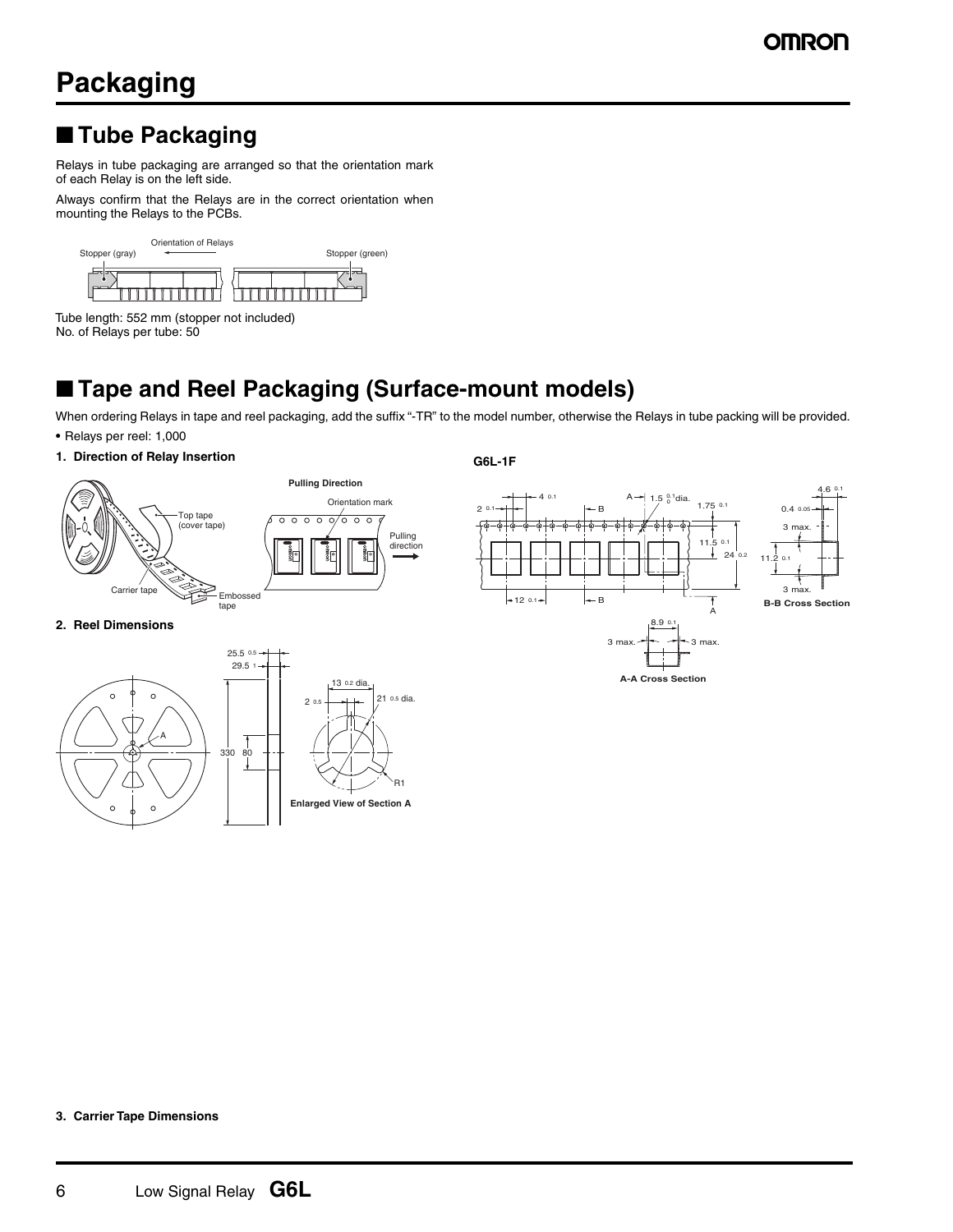## **IRS Methods (for Surface-mounting Terminal Relays)**





**Note:** The temperature profile indicates the temperature on the circuit board.

### **IRS Method (Mounting Solder: Lead-free)**



**Note:** The temperature profile indicates the temperature on the PCB.

# ■ **Approved Standards**

### **UL Recognized (File No. E41515) / CSA Certified (File No. LR31928) - - Ambient Temp. = 40**°**C**

| <b>Contact form</b> | Coil rating | <b>Contact rating</b>                                                                     | <b>Number of test operations</b> |
|---------------------|-------------|-------------------------------------------------------------------------------------------|----------------------------------|
| SPST-NO (1a)        | 3 to 24 VDC | 1A at 30 VDC (Resistive)<br>10.5A at 60 VDC (Resistive)<br>10.3A at 125 VAC (General Use) | 6.000                            |

- **•** The thickness of cream solder to be applied should be between 150 and 200 μm on OMRON's recommended PCB pattern.
- **•** In order to perform correct soldering, it is recommended that the correct soldering conditions be maintained as shown below on the left-hand side.



Visually check that the Relay is properly soldered.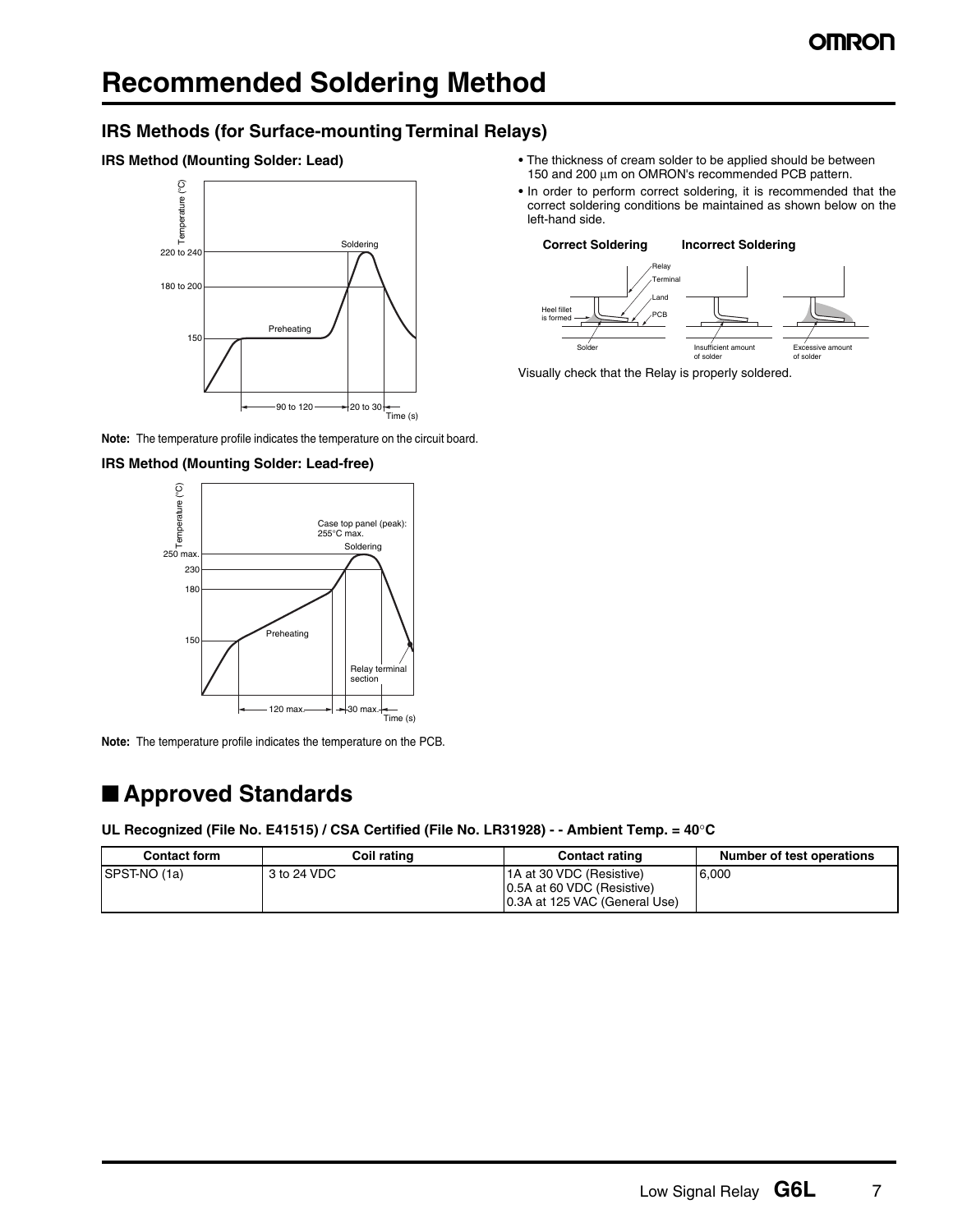# **Precautions**

Be sure to read the precautions and information common to all Electromechanical Relays, contained in the Technical User's Guide, "Electromechanical Relays, Technical Information", for correct use.

# ■ **Correct Use**

## **Long-term Continuously ON Contacts**

Using the Relay in a circuit where the Relay will be ON continuously for long periods (without switching) can lead to unstable contacts because the heat generated by the coil itself will affect the insulation, causing a film to develop on the contact surfaces. Be sure to use a fail-safe circuit design that provides protection against contact failure or coil burnout.

## **Handling**

Use the relay as soon as possible after opening the moisture-proof package. If the relay is left for a long time after opening the moistureproof package, the appearance may suffer and seal failure may occur after the solder mounting process. To store the relay after opening the moisture-proof package, place it into the original package and seal the package with adhesive tape.

When washing the product after soldering the relay to a PCB, use a water-based solvent or alcohol-based solvent, and keep the solvent temperature to less than 40°C. Do not put the relay in a cold cleaning bath immediately after soldering.

## **Claw Securing Force During Automatic Insertion**

During automatic insertion of Relays, make sure to set the securing force of the claws to the following values so that the Relay characteristics will be maintained.



Direction A: 5.0 N max. Direction B: 5.0 N max. Direction C: 5.0 N max.

Secure the claws to the area indicated by shading. Do not attach them to the center area or to only part of the Relay.

## **Environmental Conditions During Operation, Storage, and Transportation**

Protect the Relays from direct sunlight and keep the Relays under normal temperature, humidity, and pressure.

## **Maximum Voltage**

The maximum voltage of the coil can be obtained from the coil temperature increase and the heat-resisting temperature of coil insulating sheath material. (Exceeding the heat-resisting temperature may result in burning or short-circuiting). The maximum voltage also involves important restrictions which include the following:

- **•** Must not cause thermal changes in or deterioration of the insulating material.
- **•** Must not cause damage to other control devices.
- **•** Must not cause any harmful effect on people.
- **•** Must not cause fire.

Therefore, be sure not to exceed the maximum voltage specified in the catalog.

As a rule, the rated voltage must be applied to the coil. A voltage exceeding the rated value, however, can be applied to the coil provided that the voltage is less than the maximum voltage. It must be noted that continuous voltage application to the coil will cause a coil temperature increase thus affecting characteristics such as electrical life and resulting in the deterioration of coil insulation.

## **Coating**

Relays mounted on PCBs may be coated or washed. Do not apply silicone coating or detergent containing silicone, otherwise the silicone coating or detergent may remain on the surface of the Relays.

## **Coil Power Supply Waveform**

If the voltage applied to the coil is increased or decreased gradually, operating characteristics may be unstable, contact endurance may decline, or the Relay may not function at its full performance level. Therefore, always use an instantaneous ON and instantaneous OFF when applying the voltage. Be sure that the rated voltage or zero voltage is reached within 1 ms.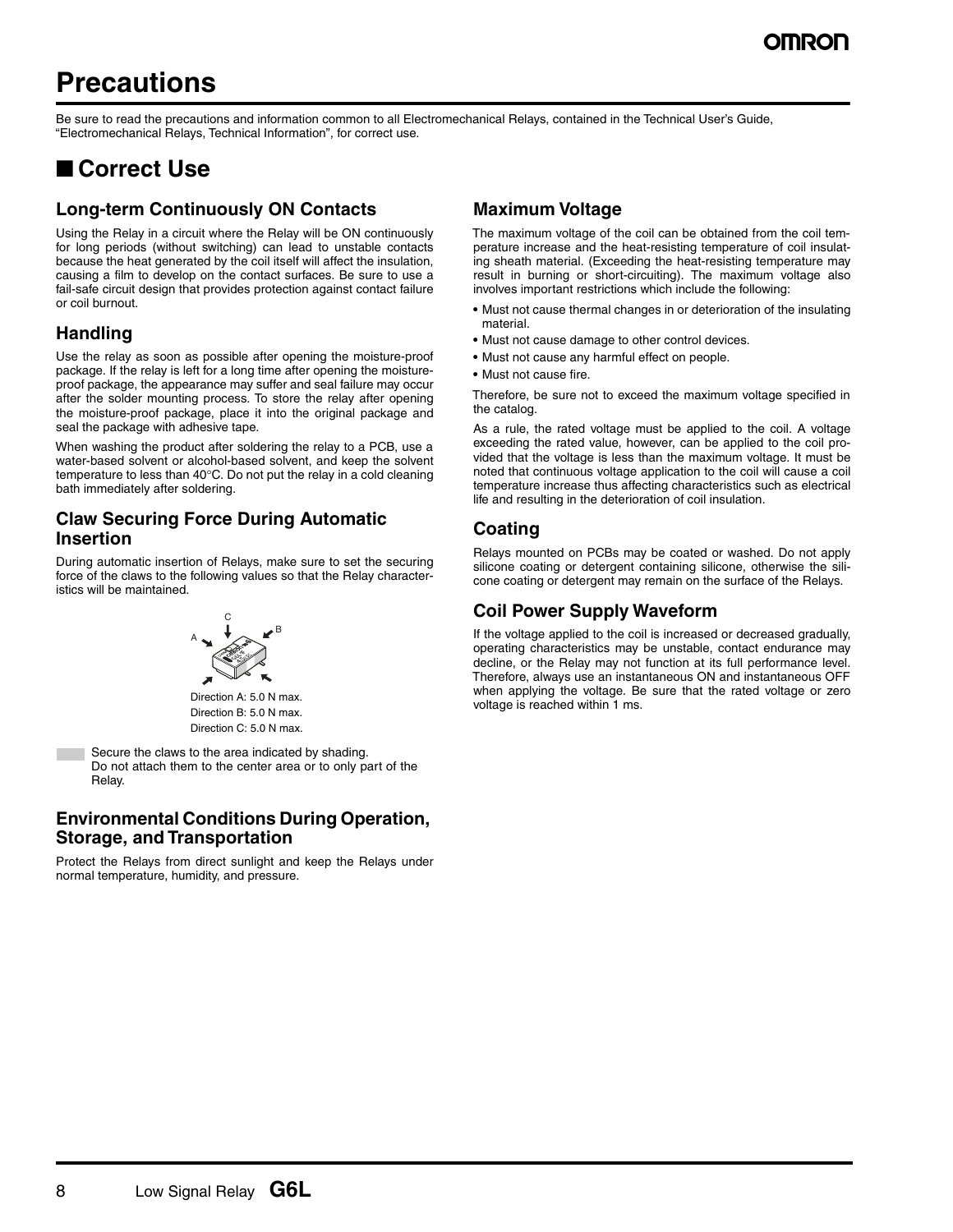|                  |                                                                                                                                                                                                                                                                                                                                                                                                                         |        |                                                                             |  |       |  |       |                |                                                                            |       |                                                                                                                                                                                                                                            |  |                                                                         |           |  |  |  |  | <b>MEMO</b>        |
|------------------|-------------------------------------------------------------------------------------------------------------------------------------------------------------------------------------------------------------------------------------------------------------------------------------------------------------------------------------------------------------------------------------------------------------------------|--------|-----------------------------------------------------------------------------|--|-------|--|-------|----------------|----------------------------------------------------------------------------|-------|--------------------------------------------------------------------------------------------------------------------------------------------------------------------------------------------------------------------------------------------|--|-------------------------------------------------------------------------|-----------|--|--|--|--|--------------------|
|                  |                                                                                                                                                                                                                                                                                                                                                                                                                         |        | --------------------------------                                            |  |       |  |       |                |                                                                            |       |                                                                                                                                                                                                                                            |  |                                                                         |           |  |  |  |  |                    |
|                  |                                                                                                                                                                                                                                                                                                                                                                                                                         |        |                                                                             |  |       |  |       |                |                                                                            |       |                                                                                                                                                                                                                                            |  |                                                                         |           |  |  |  |  |                    |
|                  |                                                                                                                                                                                                                                                                                                                                                                                                                         |        |                                                                             |  |       |  |       |                |                                                                            |       |                                                                                                                                                                                                                                            |  |                                                                         | $-1$ $-1$ |  |  |  |  |                    |
|                  |                                                                                                                                                                                                                                                                                                                                                                                                                         |        |                                                                             |  |       |  |       |                |                                                                            |       |                                                                                                                                                                                                                                            |  |                                                                         |           |  |  |  |  |                    |
|                  |                                                                                                                                                                                                                                                                                                                                                                                                                         |        | ト ゴート ト ゴ ー ト キ ゴ ー ー ト オ ー ー ト キ ゴ ー  ー ト オ ー  ー ト キ ゴ ー  ー                |  |       |  |       |                |                                                                            |       |                                                                                                                                                                                                                                            |  |                                                                         |           |  |  |  |  | オーートイ              |
|                  |                                                                                                                                                                                                                                                                                                                                                                                                                         |        |                                                                             |  |       |  |       |                |                                                                            |       |                                                                                                                                                                                                                                            |  |                                                                         |           |  |  |  |  |                    |
|                  |                                                                                                                                                                                                                                                                                                                                                                                                                         |        |                                                                             |  |       |  |       | $-1$ $-1$ $-1$ |                                                                            |       |                                                                                                                                                                                                                                            |  |                                                                         |           |  |  |  |  | and the state      |
|                  |                                                                                                                                                                                                                                                                                                                                                                                                                         |        |                                                                             |  |       |  |       |                |                                                                            |       |                                                                                                                                                                                                                                            |  |                                                                         |           |  |  |  |  | $\sim$ 1           |
|                  |                                                                                                                                                                                                                                                                                                                                                                                                                         |        |                                                                             |  |       |  |       |                | $\overline{a}$ $\overline{a}$ $\overline{a}$ $\overline{a}$ $\overline{a}$ |       | - 1                                                                                                                                                                                                                                        |  | $\sim$                                                                  | - 1       |  |  |  |  | - 1                |
| $\vdash$ $\lnot$ |                                                                                                                                                                                                                                                                                                                                                                                                                         |        |                                                                             |  |       |  |       |                |                                                                            |       | + - - - + + - - - + + - - + + - - - + + - - -                                                                                                                                                                                              |  |                                                                         |           |  |  |  |  | $  -$              |
|                  |                                                                                                                                                                                                                                                                                                                                                                                                                         |        |                                                                             |  |       |  |       |                |                                                                            |       |                                                                                                                                                                                                                                            |  |                                                                         |           |  |  |  |  | $\sim$ 1 $\sim$ 1  |
|                  |                                                                                                                                                                                                                                                                                                                                                                                                                         |        |                                                                             |  |       |  |       |                |                                                                            |       |                                                                                                                                                                                                                                            |  |                                                                         |           |  |  |  |  | $\sim$ 1 $\sim$ 1  |
|                  |                                                                                                                                                                                                                                                                                                                                                                                                                         |        |                                                                             |  |       |  |       |                |                                                                            |       | <u>TITUT TERRITI TERRITI TE</u>                                                                                                                                                                                                            |  |                                                                         |           |  |  |  |  | 77                 |
|                  |                                                                                                                                                                                                                                                                                                                                                                                                                         |        | $\vdash \neg \vdash \vdash \vdash \dashv \neg \vdash \vdash$                |  |       |  |       |                |                                                                            |       | + - - - + - - - - + - - - + - - - - + - - -                                                                                                                                                                                                |  |                                                                         |           |  |  |  |  | $  -$              |
|                  |                                                                                                                                                                                                                                                                                                                                                                                                                         |        |                                                                             |  |       |  |       |                |                                                                            |       |                                                                                                                                                                                                                                            |  |                                                                         |           |  |  |  |  | $\bot \sqcup \bot$ |
|                  |                                                                                                                                                                                                                                                                                                                                                                                                                         |        |                                                                             |  |       |  |       |                |                                                                            |       |                                                                                                                                                                                                                                            |  |                                                                         |           |  |  |  |  |                    |
|                  |                                                                                                                                                                                                                                                                                                                                                                                                                         |        |                                                                             |  |       |  |       |                |                                                                            |       |                                                                                                                                                                                                                                            |  |                                                                         |           |  |  |  |  |                    |
|                  |                                                                                                                                                                                                                                                                                                                                                                                                                         |        | ト ゴート ト ゴ ー ト ナ ゴ ー ー ト オ ー ー ト ナ ゴ ー  ー ト オ ー  ー ト ナ ゴ ー  ー                |  |       |  |       |                |                                                                            |       |                                                                                                                                                                                                                                            |  |                                                                         |           |  |  |  |  | オーヒヒオ              |
|                  |                                                                                                                                                                                                                                                                                                                                                                                                                         |        |                                                                             |  |       |  |       |                |                                                                            |       |                                                                                                                                                                                                                                            |  |                                                                         |           |  |  |  |  | $- + + - - -$      |
|                  |                                                                                                                                                                                                                                                                                                                                                                                                                         |        |                                                                             |  |       |  |       |                |                                                                            |       |                                                                                                                                                                                                                                            |  |                                                                         |           |  |  |  |  |                    |
|                  |                                                                                                                                                                                                                                                                                                                                                                                                                         |        |                                                                             |  |       |  |       |                |                                                                            |       |                                                                                                                                                                                                                                            |  |                                                                         |           |  |  |  |  | $\sim$ 1 $\sim$ 1  |
|                  |                                                                                                                                                                                                                                                                                                                                                                                                                         |        |                                                                             |  |       |  |       |                |                                                                            |       |                                                                                                                                                                                                                                            |  |                                                                         |           |  |  |  |  | - 1                |
|                  |                                                                                                                                                                                                                                                                                                                                                                                                                         |        |                                                                             |  |       |  |       |                |                                                                            |       | <b>Contract Contract State</b>                                                                                                                                                                                                             |  |                                                                         | $\sim$    |  |  |  |  | n T                |
|                  |                                                                                                                                                                                                                                                                                                                                                                                                                         |        | ト - - - + - - - - + - - - - + - - - + - - - + - - - + - - - + - - - + - - - |  |       |  |       |                |                                                                            |       |                                                                                                                                                                                                                                            |  |                                                                         |           |  |  |  |  | $- - - $           |
|                  |                                                                                                                                                                                                                                                                                                                                                                                                                         |        |                                                                             |  |       |  |       |                |                                                                            |       |                                                                                                                                                                                                                                            |  |                                                                         |           |  |  |  |  | $\sim$ 1 $\sim$ 1  |
|                  |                                                                                                                                                                                                                                                                                                                                                                                                                         |        |                                                                             |  |       |  |       |                |                                                                            |       |                                                                                                                                                                                                                                            |  |                                                                         |           |  |  |  |  | $\sim$ 1 $\sim$ 1  |
|                  |                                                                                                                                                                                                                                                                                                                                                                                                                         |        |                                                                             |  |       |  |       |                |                                                                            |       |                                                                                                                                                                                                                                            |  |                                                                         |           |  |  |  |  | Ξī                 |
|                  |                                                                                                                                                                                                                                                                                                                                                                                                                         | トーートトー |                                                                             |  | $\pm$ |  |       |                |                                                                            |       | コート ナーート ナーート ナーート ナ                                                                                                                                                                                                                       |  |                                                                         |           |  |  |  |  | $- -++$            |
|                  |                                                                                                                                                                                                                                                                                                                                                                                                                         |        |                                                                             |  |       |  |       |                |                                                                            |       |                                                                                                                                                                                                                                            |  |                                                                         |           |  |  |  |  | $  -$              |
|                  |                                                                                                                                                                                                                                                                                                                                                                                                                         |        |                                                                             |  |       |  |       |                |                                                                            |       |                                                                                                                                                                                                                                            |  |                                                                         |           |  |  |  |  |                    |
|                  |                                                                                                                                                                                                                                                                                                                                                                                                                         |        |                                                                             |  |       |  |       |                |                                                                            |       |                                                                                                                                                                                                                                            |  |                                                                         |           |  |  |  |  | $\vert \vert$      |
| 上口               |                                                                                                                                                                                                                                                                                                                                                                                                                         |        |                                                                             |  |       |  | $+ +$ |                |                                                                            |       | コーヒナコーヒナオコーヒ                                                                                                                                                                                                                               |  |                                                                         |           |  |  |  |  | $-1 - 1 - 1$       |
|                  |                                                                                                                                                                                                                                                                                                                                                                                                                         |        |                                                                             |  |       |  |       |                |                                                                            |       |                                                                                                                                                                                                                                            |  |                                                                         |           |  |  |  |  |                    |
|                  |                                                                                                                                                                                                                                                                                                                                                                                                                         |        |                                                                             |  |       |  |       |                |                                                                            |       |                                                                                                                                                                                                                                            |  |                                                                         |           |  |  |  |  |                    |
|                  |                                                                                                                                                                                                                                                                                                                                                                                                                         |        |                                                                             |  |       |  |       |                |                                                                            |       |                                                                                                                                                                                                                                            |  |                                                                         |           |  |  |  |  |                    |
|                  |                                                                                                                                                                                                                                                                                                                                                                                                                         |        |                                                                             |  |       |  |       |                | <b><i><u>Participate</u></i></b>                                           |       |                                                                                                                                                                                                                                            |  |                                                                         |           |  |  |  |  |                    |
| $\vdash \neg$    |                                                                                                                                                                                                                                                                                                                                                                                                                         |        |                                                                             |  |       |  |       |                |                                                                            |       | $- -+ + - - -+ - -+ + - --$                                                                                                                                                                                                                |  |                                                                         |           |  |  |  |  | $ -$               |
|                  |                                                                                                                                                                                                                                                                                                                                                                                                                         |        |                                                                             |  |       |  |       |                |                                                                            |       |                                                                                                                                                                                                                                            |  |                                                                         |           |  |  |  |  |                    |
|                  |                                                                                                                                                                                                                                                                                                                                                                                                                         |        |                                                                             |  |       |  |       |                |                                                                            |       |                                                                                                                                                                                                                                            |  |                                                                         |           |  |  |  |  |                    |
|                  |                                                                                                                                                                                                                                                                                                                                                                                                                         |        |                                                                             |  |       |  |       |                |                                                                            |       | $\sim$ 1 $\sim$ 1 $\sim$ 1                                                                                                                                                                                                                 |  |                                                                         |           |  |  |  |  | <b>Contract</b>    |
| $\vdash \neg$    |                                                                                                                                                                                                                                                                                                                                                                                                                         |        |                                                                             |  |       |  |       |                |                                                                            | 十     |                                                                                                                                                                                                                                            |  |                                                                         |           |  |  |  |  | - -                |
|                  |                                                                                                                                                                                                                                                                                                                                                                                                                         |        |                                                                             |  |       |  |       |                |                                                                            |       | $\begin{array}{c} \begin{array}{c} \begin{array}{c} \begin{array}{c} \end{array} \\ \end{array} \end{array} \end{array} \end{array} \begin{array}{c} \begin{array}{c} \begin{array}{c} \end{array} \\ \end{array} \end{array} \end{array}$ |  |                                                                         |           |  |  |  |  | - 1                |
|                  |                                                                                                                                                                                                                                                                                                                                                                                                                         |        |                                                                             |  |       |  |       |                |                                                                            |       |                                                                                                                                                                                                                                            |  |                                                                         |           |  |  |  |  |                    |
|                  |                                                                                                                                                                                                                                                                                                                                                                                                                         |        |                                                                             |  |       |  |       |                |                                                                            |       |                                                                                                                                                                                                                                            |  |                                                                         |           |  |  |  |  | and the            |
|                  |                                                                                                                                                                                                                                                                                                                                                                                                                         |        |                                                                             |  |       |  |       |                |                                                                            |       |                                                                                                                                                                                                                                            |  |                                                                         |           |  |  |  |  |                    |
|                  |                                                                                                                                                                                                                                                                                                                                                                                                                         |        |                                                                             |  |       |  |       | $\frac{1}{2}$  |                                                                            | $\pm$ |                                                                                                                                                                                                                                            |  |                                                                         |           |  |  |  |  | - -                |
|                  |                                                                                                                                                                                                                                                                                                                                                                                                                         |        |                                                                             |  |       |  |       |                |                                                                            |       |                                                                                                                                                                                                                                            |  |                                                                         |           |  |  |  |  |                    |
|                  |                                                                                                                                                                                                                                                                                                                                                                                                                         |        |                                                                             |  |       |  |       |                |                                                                            |       |                                                                                                                                                                                                                                            |  |                                                                         |           |  |  |  |  |                    |
|                  |                                                                                                                                                                                                                                                                                                                                                                                                                         |        |                                                                             |  |       |  |       |                |                                                                            |       |                                                                                                                                                                                                                                            |  |                                                                         |           |  |  |  |  |                    |
|                  |                                                                                                                                                                                                                                                                                                                                                                                                                         |        |                                                                             |  |       |  |       |                |                                                                            |       |                                                                                                                                                                                                                                            |  |                                                                         |           |  |  |  |  |                    |
|                  | $\begin{array}{c} \Box \hspace{0.2cm} \bot \hspace{0.2cm} \bot \hspace{0.2cm} \bot \hspace{0.2cm} \bot \hspace{0.2cm} \bot \hspace{0.2cm} \bot \hspace{0.2cm} \bot \hspace{0.2cm} \bot \hspace{0.2cm} \bot \hspace{0.2cm} \bot \hspace{0.2cm} \bot \hspace{0.2cm} \bot \hspace{0.2cm} \bot \hspace{0.2cm} \bot \hspace{0.2cm} \bot \hspace{0.2cm} \bot \hspace{0.2cm} \bot \hspace{0.2cm} \bot \hspace{0.2cm} \bot \hs$ |        |                                                                             |  | 工     |  |       |                |                                                                            |       | الطالب المسابط بناسا بطالب المسابية المناسبة المناسبة                                                                                                                                                                                      |  | $\begin{tabular}{ll} \bf -1 & $\bf -1$ & $\bf -1$ \\ \bf \end{tabular}$ |           |  |  |  |  |                    |